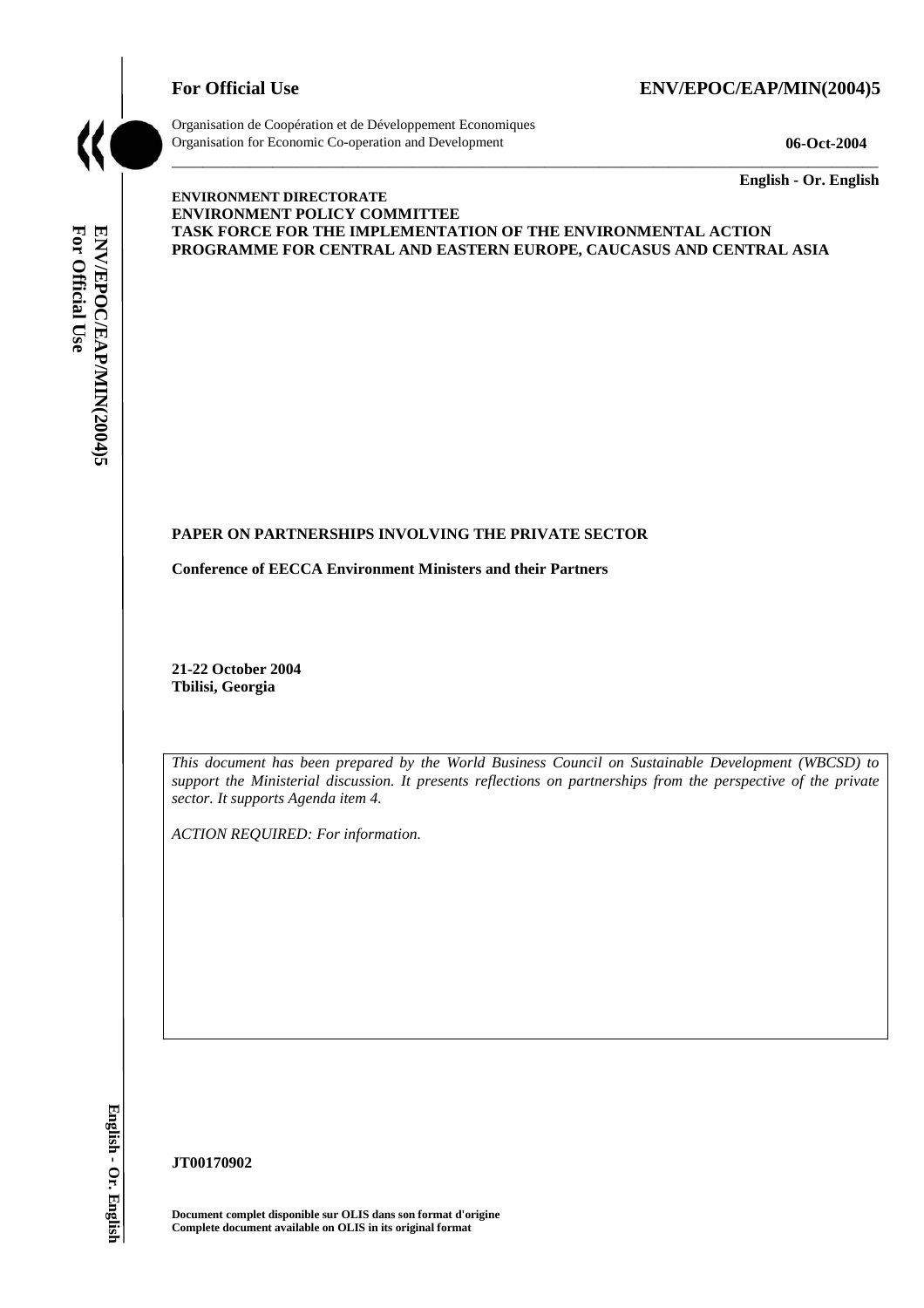# **PAPER ON PARTNERSHIPS INVOLVING THE PRIVATE SECTOR**

# **Reflections on Partnerships by Björn Stigson, President of the World Business Council for Sustainable Development (WBCSD)**

1. The World Business Council for Sustainable Development (WBCSD) is pleased to see that publicprivate partnerships figure prominently in the Eastern Europe, Caucasus and Central Asia (EECCA) Environment Strategy. The WBCSD has always hailed partnerships as a prerequisite for making progress, and cooperates with a variety of players in its daily work. No part of society can solve the sustainable development challenges alone and partnerships therefore are a central element in moving toward a sustainable future.

2. However, we also need to acknowledge that, successful public-private partnerships have been rare. They have not been implemented to the extent that many hoped, particularly after the World Summit of Sustainable Development in Johannesburg. As it can be inferred from the background papers of the Conference of EECCA Environment Ministers and their Partners to be held in Tbilisi o 21-22 October 2004, this also appears to be true for this region. The private sector was only involved in 2% of the reported partnerships in EECCA!

3. Hence, there is considerable room for improvement. But this will require a frank discussion about the challenges of partnerships. In what follows, the WBCSD would like to share some reflections on partnerships from a business perspective. Thereby, we hope to provide a constructive input to advance this important issue at the ministerial conference in Georgia.

# *Partnerships are integrated in the way of doing business*

4. Partnerships are not new to business. They have been around for long. Partnerships between companies have existed since the beginning of trade. They are built on a win-win assumption for the parties involved, with gains that can be shared.

5. Partnerships between business and governments have also a long tradition. They have normally been initiated to deal with issues that neither party could handle on its own.

6. Partnerships between business and NGOs are more recent. Therefore, we have less of a track record on these – but a lot is ongoing.

# *Building functioning partnerships*

7. While we all agree that partnerships are a central element in moving forward, the WBCSD would like to draw a word of caution. They are not a panacea to sustainable development as some content. Partnerships can become an important tool, but this requires that foundations are solid and the expectations realistic about how challenging they are. In what follows, we will list some of these challenges: